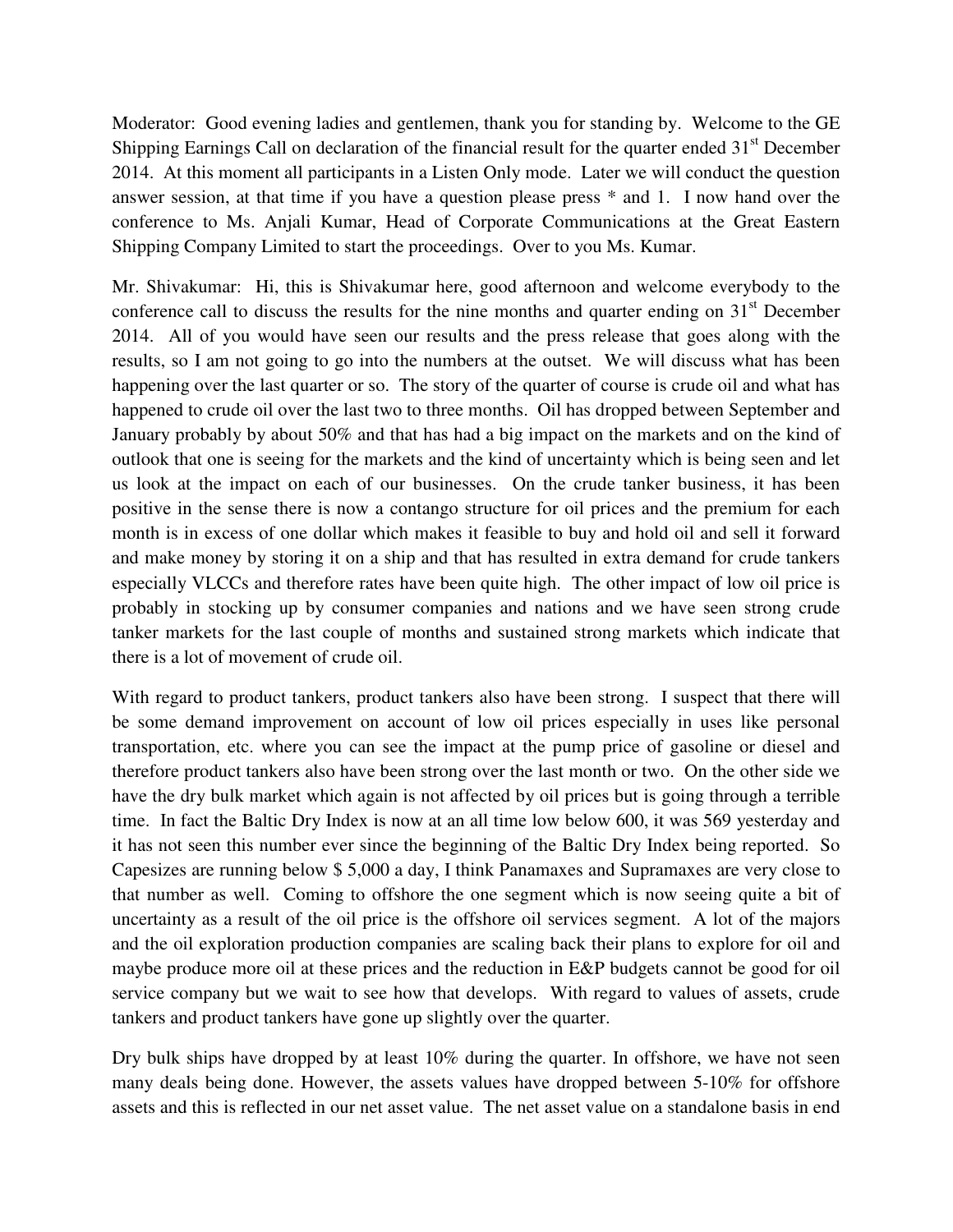September was Rs. 321 a share, that is up to Rs. 333 per share. Mainly on account of the exchange impact we were at 61-75 in end September and now we are at 63, in end December. So that is mainly the exchange impact because overall the fleet value did not go up. In offshore, the fleet value went down very substantially, however exchange and earnings resulted in not a very high drop in the values, therefore the consolidated NAV went down only by Rs. 1 from Rs. 558 to Rs. 557 per share. Coming to the next quarter that is Q4, we expect that there will be two dry docks in shipping, and in offshore either one or two depending on the timing of when the vessel gets released. So that is all I have to say for the opening comments. I welcome questions from all of you.

Moderator: Certainly sir. Ladies and gentlemen we will now begin the question answer session, if you have a question please press \* and 1 on your push button phone and await your turn to ask the question when guided by the facilitator. If your question has been answered before your turn and you wish to withdraw your request you may do so by pressing 1 on your phone. Ladies and gentlemen, to ask any question requesting you to please press \* and 1. We have a first question from Mr. Himanshu from MT Investments, Mr. Himanshu please proceed.

Mr. Himanshu: Hello sir, good afternoon.

Mr. Shivakumar: Good afternoon Himanshu.

Mr. Himanshu: My first question is on dry bulk, we gave pretty high deliveries this year in 2015 and 2016 and with rates being where they are for last five, six months are we seeing more cancellations, how is the outlook on scrapping, have we started seeing some more scrapping which was very low in 2014 from peak of 2012, so what is happening in that, both in new orders getting cancelled or scrapping, is there any movement or we are seeing the same thing?

Mr. Shivakumar: Yes, that is a good question Himanshu. It is something that we are following very keenly as well, the scrapping number. Last year we saw scrapping of about 15.5-16 million dead weight on dry bulk. This year in the first month already we have seen excess of 2 million dead weight getting scraped, so that is one sign that scrapping is going to pick up and we have seen this. In 2012 we saw scrapping of 32 million dead weight when the markets were very weak. So it is quite logical that we will have higher scrapping this year than there was last year. With regard to cancellations, a lot of it does not come out but some of the companies have publicly converted, announced conversion of dry bulk orders to tanker orders. So Capesizes have been converted to LR1 tankers or LR2 tankers. So that happens, so where they can do it they will do it and I suppose the yards will cooperate with them in doing that but it is few and far between, it is not a huge number but I am sure that there will be lots of people who are trying to do that to convert the orders at least.

Mr. Himanshu: Do we have an option or we are also thinking on those lines?

Mr. Shivakumar: No, we are not thinking on those lines at all here.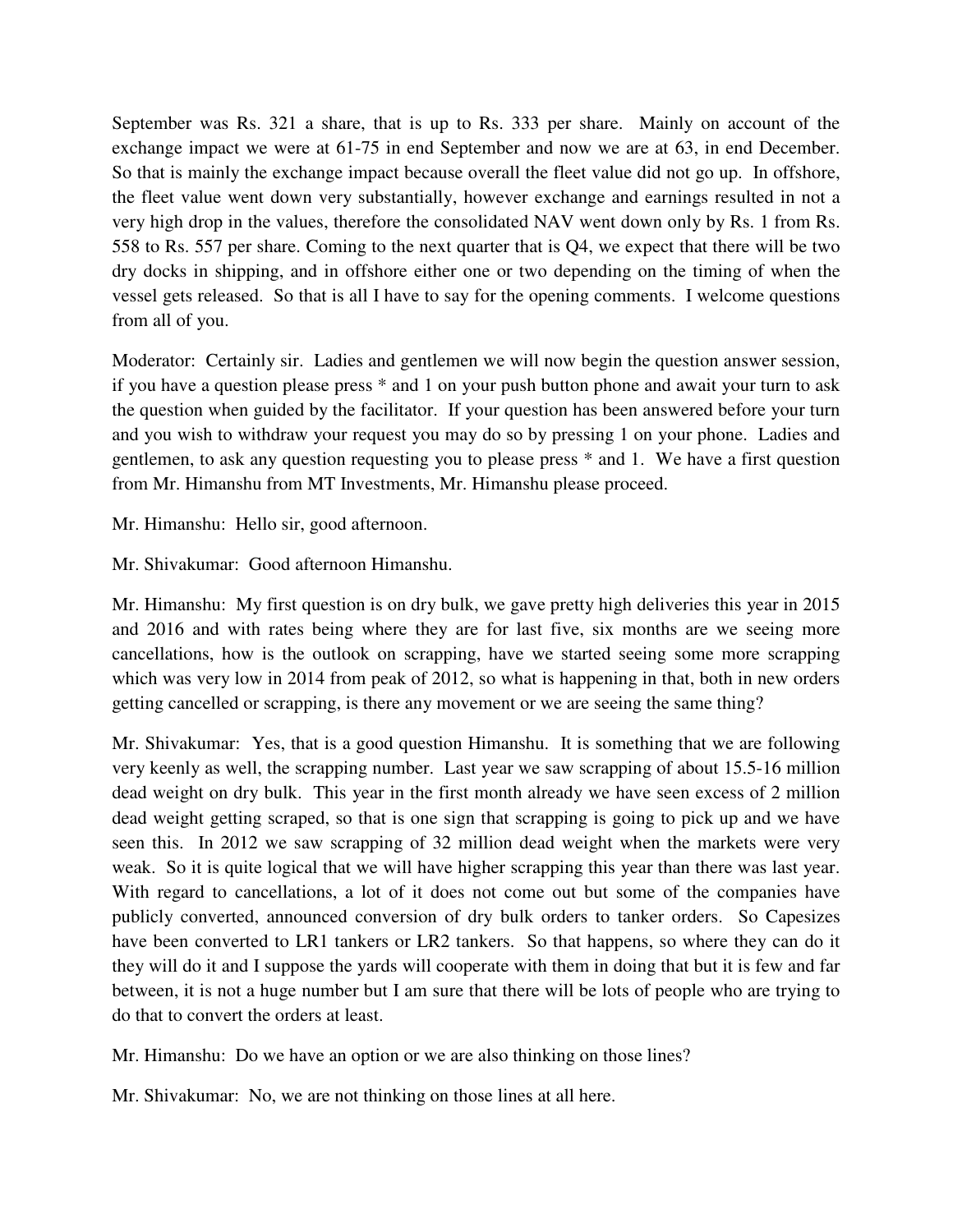Mr. Himanshu: Okay, my next question was we have seen very sharp fall in prices of dry bulk ships in secondhand category especially so how are we approaching the market because will we like to be aggressive here now or we would like to be cautious because we have already five consignments on order? So how are you approaching the market, can you just give some insight and what is your outlook for next two, three years?

Mr. Shivakumar: Yes, the five ships that we have in order are ordered at very reasonable prices, so we do not have too much stress about them, obviously it is not going to be easy to run those ships in a market like this but that is not necessarily going to influence our thinking because we are not overstretched. If we had been overstretched as a result of buying those five ships then we would have had a big constraint based on those. We are not overstretched and we will approach the next project that we see which is a dry bulk ship, let us say a secondhand dry bulk ship which is really cheap but we will approach it on its own merits and irrespective of how many ships we have in the order book. So if we get a really cheap ship we are okay to buy that cheap ships.

Mr. Himanshu: And again would we like to restrict ourselves to Supramax category only or you would like to go above also?

Mr. Shivakumar: No, we are fine with any segment, any of the size categories depending on where we see value.

Mr. Himanshu: Okay, my next question is on the crude carriers - we have seen very, very strong numbers and we are seeing some phenomenal numbers, how much can we attribute to the seasonal impact and crude prices even falling, should we resume or should we hope that the worst is behind for the next two, three years because the order book is very low, what is your assessment on that market, the very strong prices that we are seeing in the crude carrier segment?

Mr. Shivakumar: No, we are not – it is not a seasonal thing really, it is not because of any great seasonal impact that we are seeing crude tankers doing so well and we have seen winters come and go where there was not any strength in the crude tanker market. There is a lot of the additional demand which is going in for stocking up and potentially some for storage as well which has resulted in great demand.

Ms. Anjali Kumar: One of the other things that is also happening is that because volumes are not coming down there are absolutely no volume cuts, so every barrel of oil that is coming out has to get transported and that can only be good for shipping. Though it has a reverse impact on the price, but for shipping it has a positive impact.

Mr. Himanshu: And again the asset prices, the way the crude prices or the way the asset prices are moving we are finding them it is nearly 80-85% of new building prices, do you think this trend will continue, the secondhand prices do they have room to go up, can it result in higher new building orders, substantial new orders with the way the price is moving?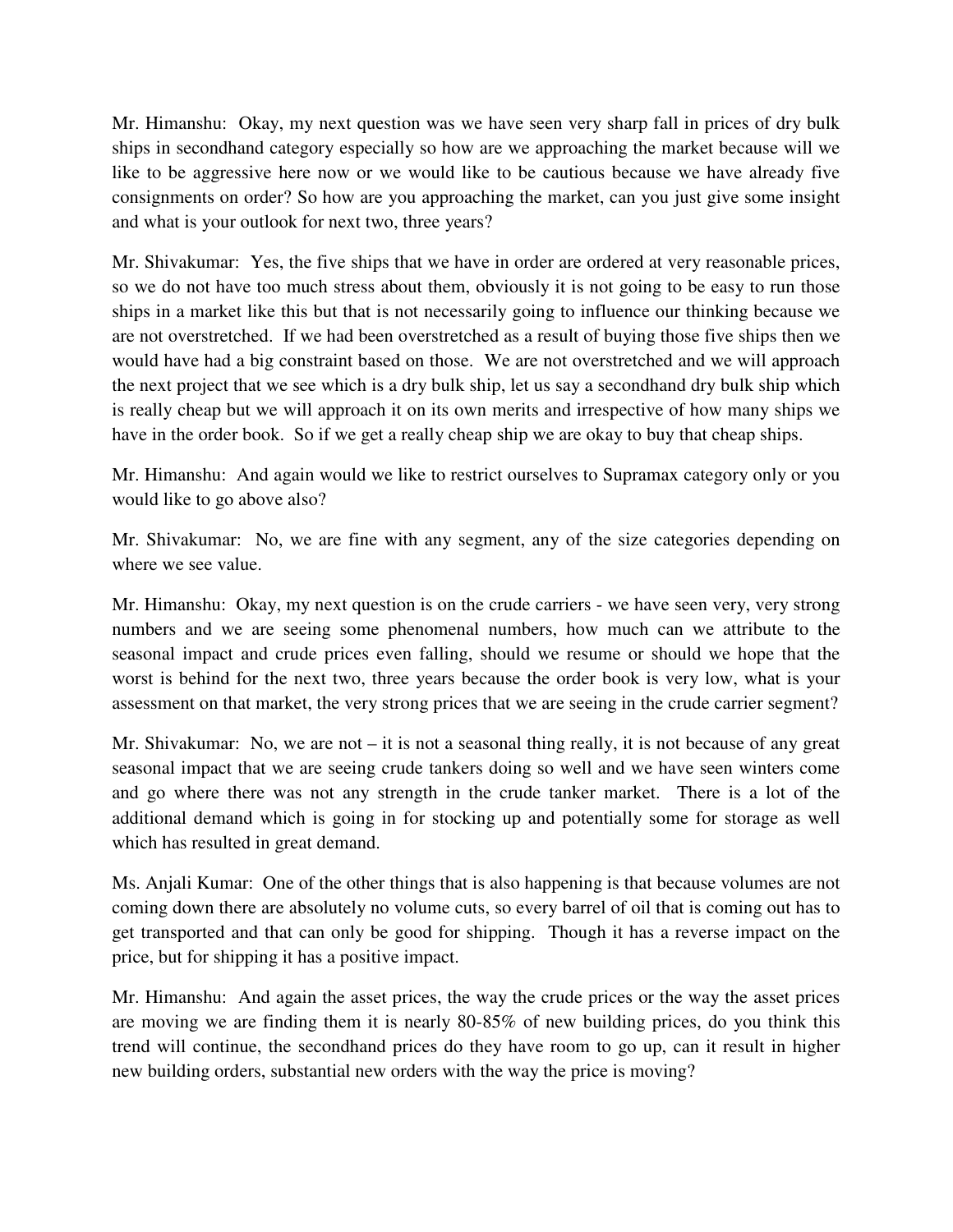Mr. Shivakumar: Yes, it can happen, we have already seen people trying to convert some offshore orders because these are placed at the big Korean yard sites where they have drillship orders trying to convert them into Suezmaxes or VLCCs. So that happens, people will try to order crude, because everybody tries to get into the segment which is doing well.

Ms. Anjali: I think it is also a matter of time, the strength in the market has not been for too long now, so we have to wait and see for at least a couple of quarters, at least two quarters of a strength in market sustaining and I guess that is when you will start seeing more of ordering happening.

Mr. Himanshu: Okay, I will be in queue for other questions.

Ms. Anjali: Sure.

Moderator: Thank you for your question Mr. Himanshu. We have the next question from Mr. Ashish Jain from Morgan Stanley, Mr. Ashish please proceed.

Mr. Ashish: Hi, good evening sir. Can you say the NAV number on standalone basis, I missed that actually.

Mr. Shivakumar: Good evening Ashish, the standalone NAV is Rs. 333 a share.

Mr. Ashish: And this is all because of crude prices.

Mr. Shivakumar: No, actually on the overall portfolio we are flat in prices, the fleet itself is flat in value, the impact has come because of the currency and the earnings. So just on a fleet value it is the same, however what adds to the NAV, is the cash profit. So PAT plus depreciation adds to the profit plus the currency revaluation.

Mr. Ashish: Just on capex, can you just outline what is the total capex we have both between offshore and shipping today and the timing of…

Mr. Shivakumar: Yes, in shipping we have two bulk carriers being delivered this year and three bulk carriers and one product…

Mr. Ashish: Sir, I am talking about amount.

Mr. Shivakumar: Oh the amount is total of 160 million dollars and in offshore it is about a 195 million and in offshore it is going to be delivered this month.

Mr. Ashish: How much is the payment pending against the 195 million dollar on offshore?

Mr. Shivakumar: 70 million is pending.

Mr. Ashish: And on shipping out of 180 how much have you paid already?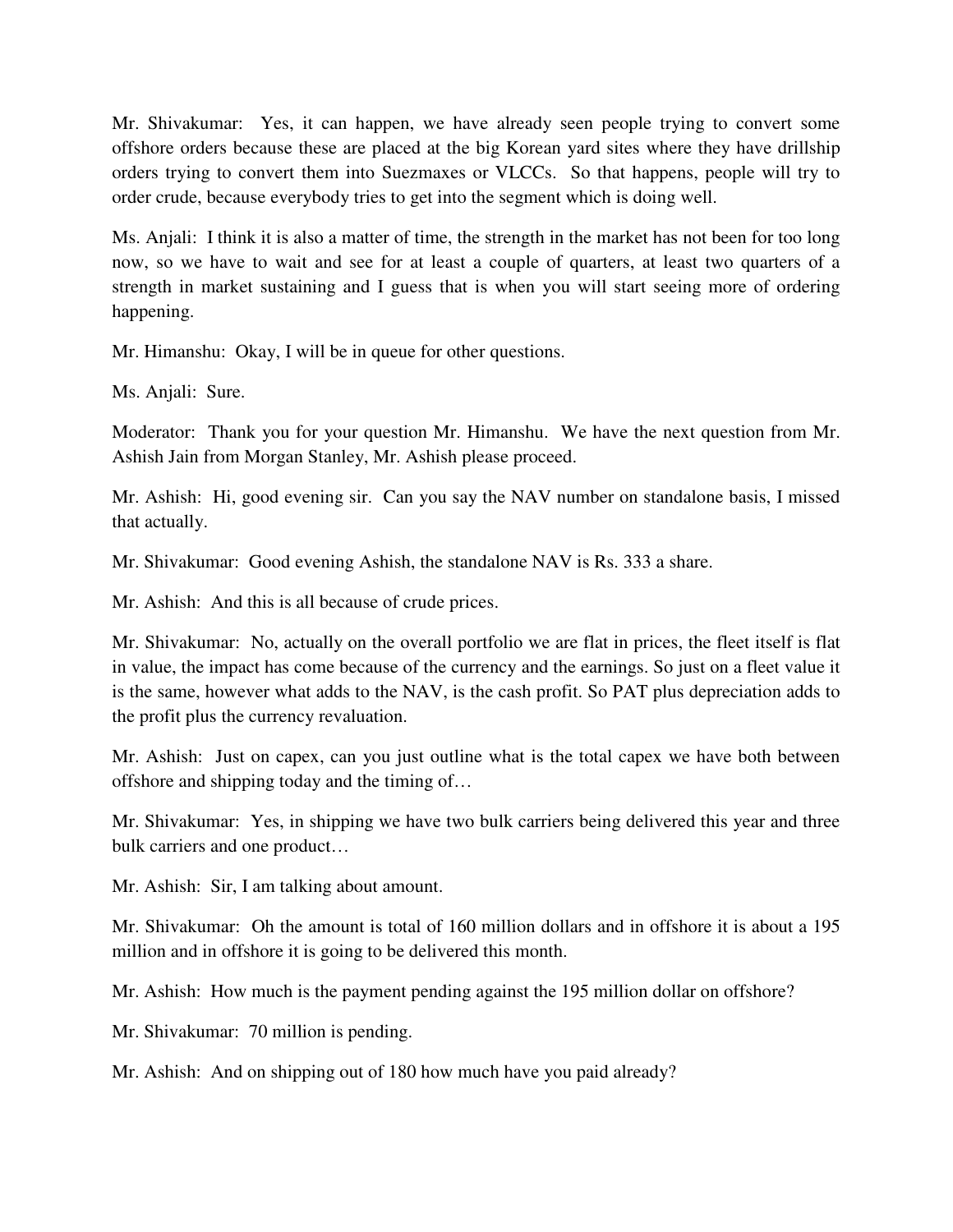Mr. Shivakumar: We would have paid about between 25 and 30, yes we would have paid about 30, so we have a little over 150 million pending.

Mr. Ashish: Okay and how much in fiscal 16?

Mr. Shivakumar: In fiscal 16 three vessels are being delivered, so about half of the order book is coming in FY 16.

Mr. Ashish: Secondly on the offshore side how much was the hit because your dry docking this quarter?

Mr. Shivakumar: Okay, that will be – yes, it will probably be if you take including the income etc., that is probably at least 10-12 million dollars.

Mr. Ashish: Dry docking cost.

Mr. Shivakumar: Yes, not just the dry docking cost, including the revenue loss, etc..

Mr. Ashish: Okay, got it. Chitra is now basically being deployed for one year I guess.

Mr. Shivakumar: That is correct.

Mr. Ashish: It is already on works now?

Mr. Shivakumar: It is on contract from  $31<sup>st</sup>$  of December.

Mr. Ashish: Can you also tell me the status of the other three rigs, Chetana, Chaya and Charu.

Mr. Shivakumar: Charu will be delivered in the next couple of weeks. The Chetana and the Chaya are on long term contract. Chetana is on contract up to January 2017 and Chaya is on contract till Feb 18.

Mr. Ashish: And Charu is already contracted I guess.

Mr. Shivakumar: Charu is contracted and when she goes on to contract she will continue till March 20.

Mr. Ashish: Thank you sir, I will come back in queue.

Mr. Shivakumar: Okay.

Moderator: Thank you Mr. Ashish for your question, we have a next question from Mr. Bhavin Gandhi from BNK Securities, Mr. Bhavin please proceed.

Mr. Bhavin: Just on the offshore part, I see the revenue drop of about 19 odd crores and I see other expenses going up by almost 36 crores, so I could not quite reconcile with the downtime on the rig and with the numbers, so if you can explain that.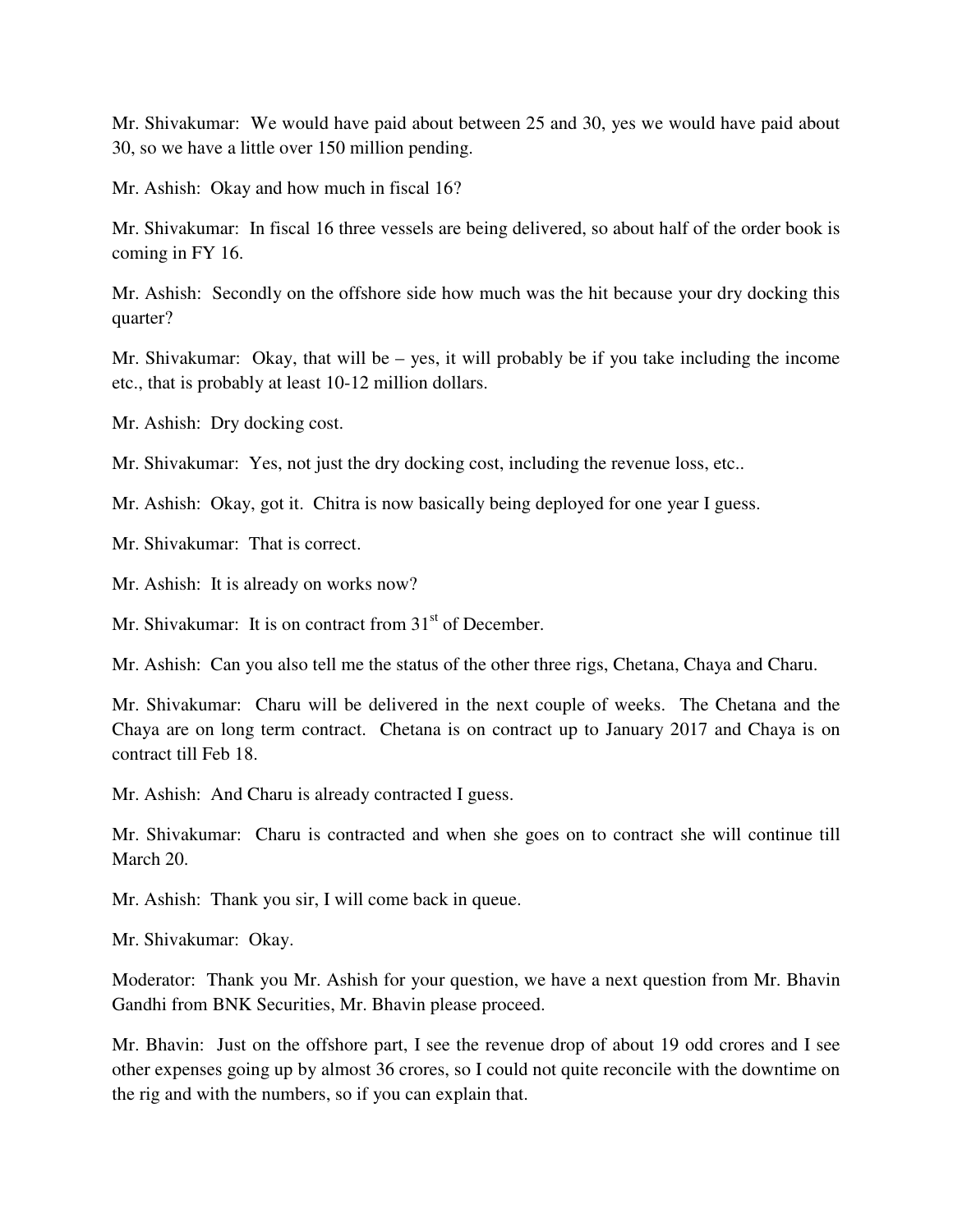Mr. Shivakumar: Yes, revenue will drop to say on downtime, so that is one and because we had that dry dock expense you will have higher cost.

Mr. Bhavin: But I thought we would be capitalizing and amortizing it...

Mr. Shivakumar: No, no, no, dry dock gets expensed out in the quarter of spending unless it is a capital item. So if it is an equipment, for instance if we have to buy some equipment to put it for a particular contract then that equipment gets amortized over the period of the contract or over the life of the equipment depending on whether it is a long life equipment, otherwise all these dry dock and survey expenses are expensed out in the quarter in which the dry dock is done.

Mr. Bhavin: So if I look at the spare and stores expenses which has gone up by almost that 36 odd crores will go down in the subsequent quarter.

Mr. Shivakumar: Yes, yes, so the dry dock will be a little bit of a spike which should come off, that is correct.

Mr. Bhavin: And second thing is sir we had almost about all our Suezmaxes in the spot market and half of our Aframaxes in the spot market. We have seen a sequential decline in the crude TC wise, so if you could say in that and will we see an improvement?

Ms. Kumar: Sequential meaning between Q2 and Q3?

Mr. Bhavin: Yes.

Mr. Shivakumar: Okay, so strength has happened towards the end in December and since all these voyages complete in January to March quarter, most of that impact will come now. In fact, Q2 was slightly unusually strong I think because of the voyage pattern - so we had voyage which had a long laden leg and hence we got a higher TCY, but then she had to balance back, so you got a lower TCY in the next quarter.

Mr. Bhavin: Okay, so the new voyage got completed at the end of this quarter.

Mr. Shivakumar: It was completed in Q3, so that brought down the average for Q3 and pulled up the average for Q2 but that was only on one of the ships, I am just giving you an example of these things but basically the strength has been seen December onwards and therefore you will see that impact more in this quarter.

Mr. Bhavin: Sure and sir the fourth rig would start operations from Q1 of next year or it will start immediately from the current month itself?

Mr. Shivakumar: No, she has to be mobilized from the UAE, so we are hoping sometime in March.

Mr. Bhavin: I think that is about it, I will come back in the queue.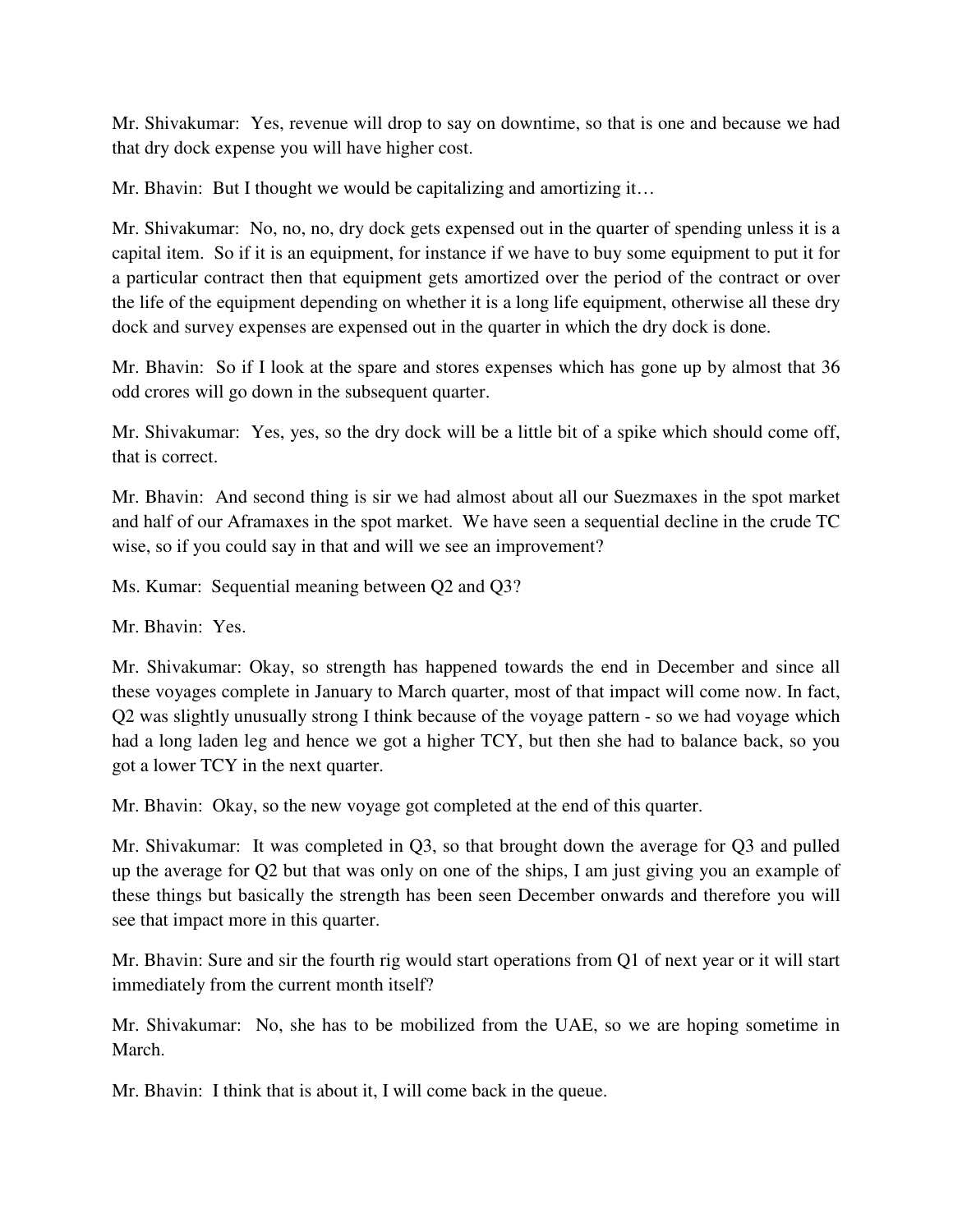Mr. Shivakumar: Thank you Bhavin.

Mr. Bhavin: Thank you.

Moderator: Thank you for your question Mr. Bhavin. We have a next question from Mr. Suman, individual investor, please proceed.

Mr. Suman: Hi everyone. My first question is about our cash position, how much cash we have right now on this?

Mr. Shivakumar: Yes, we have about  $3,300$  odd crores of cash as of December  $31<sup>st</sup>$ . We sold and delivered ships and now our cash is a little bit higher.

Mr. Suman: And how much of that is in USD?

Mr. Shivakumar: In the entire group we have about 300 million US dollars. So we are talking about 50-55% in dollars.

Mr. Suman: My next question is about the jack-up rig market, I read some news reports that the prices for new contracts are on the 100,000 per rig, I mean per day for the 350 ft jack-up rig. I know that changes a lot between rigs but the general price level, you anticipate a further drop or do you think it has gone as low as it can in the immediate future?

Mr. Shivakumar: Yes, that is an interesting question. One addition I would like to make, it is not just that the price varies based on the spec but even for an equivalent and same rig, this number can vary based on which area it is. So for instance a contract in  $-$  just to give you an example, South-East Asia may need to be 30,000 dollars higher than a contract in India in order to get the same EBITDA number let us say, because cost may be higher in one region over another region. I have not seen a 100,000 dollar number yet, the number that you quoted, at least not for a modern rig but certainly there will be a drop off in pricing  $-1$  think the last contract we saw done, we used to see contracts in first half of 14, in South East Asia contracts being done at about a 150,000-160,000 dollars for modern jack-up rigs. That is probably down to 135-140 already, so that could drop further, I do not know how much it will drop but that is the extent of pricing change we have seen. So you could well see the next pricing happening after a month or two and 20,000 dollars lower than that because we have had varying tenders, it is not a pricing which is happening every day. This is not like the tanker spot market where you can see what the pricing is. So you will only know when the next tender opens, what the rate in say a Petronas contract is but there is probably going to be pressure which is going to push rates lower from here.

Mr. Suman: And what is - for Greatship's fleet of rigs, what would be the approximate breakeven in our price?

Mr. Shivakumar: You are talking of book breakeven?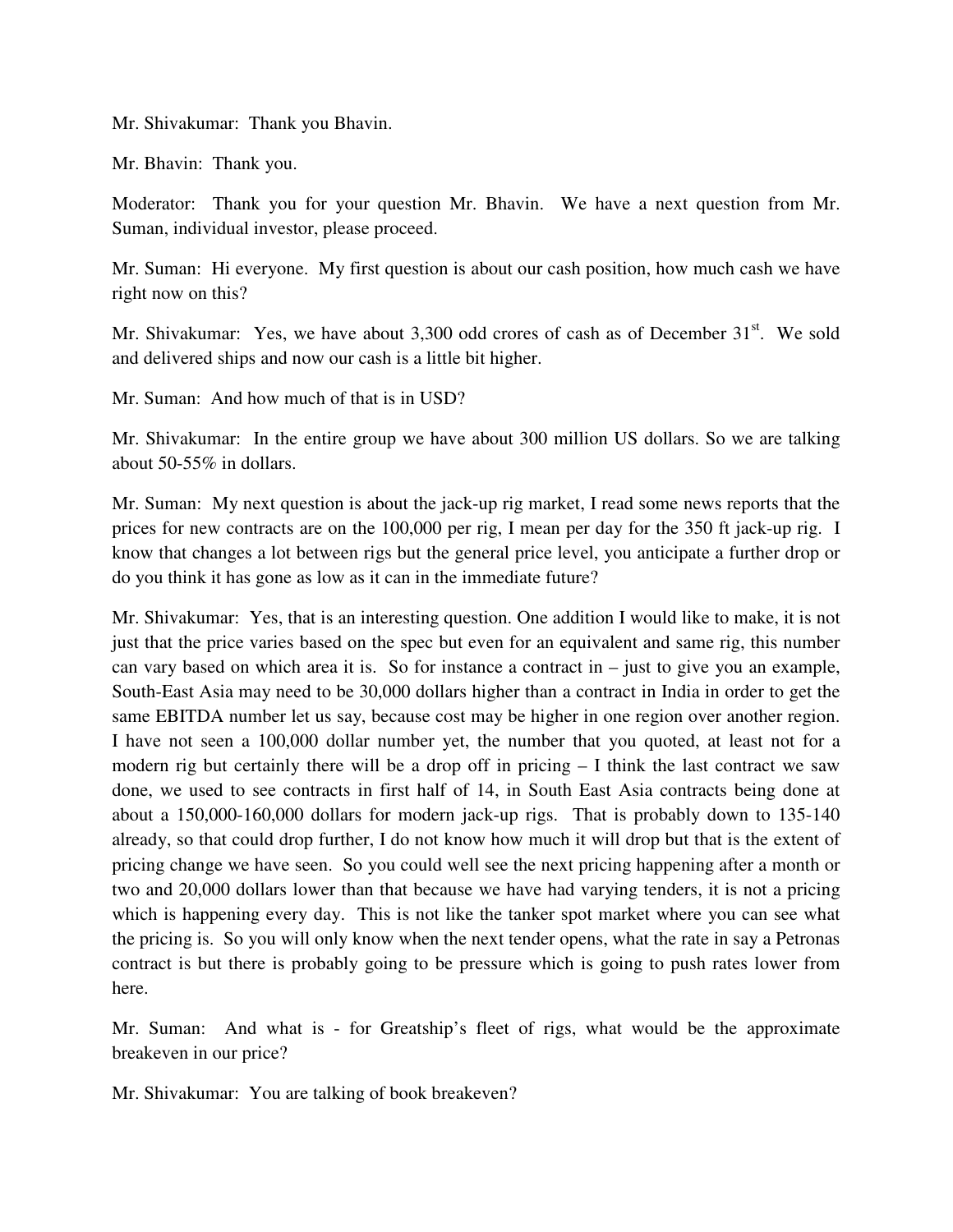Mr. Suman: Book plus interest costs.

Mr. Shivakumar: Yes, so when we talk about book breakeven we are covering operating expenses, interest and depreciation. So we are probably about 65-70,000 dollars a day.

Mr. Suman: Have we seen any reduction in the new build prices for jack-up rigs there?

Mr. Shivakumar: No, no reduction, no. We have not seen any contracts placed, I think it will be a very brave investor who goes out and places a contract for a new rig at this time. I mentioned to an earlier caller that people are converting drillship contracts into VLCCs and Suezmaxes. So it is going the other way actually. There is nobody ordering any offshore as such currently, at least not rigs.

Mr. Suman: Okay. Just moving to the shipping side we have seen like you mentioned another 10% drop in dry bulk secondhand prices. How does the current price levels compare to two years ago?

Mr. Shivakumar: It is probably around the same plus, minus a million dollars, it is probably around the same number for a similar age ship.

Mr. Suman: So are we looking to be aggressive in that space?

Mr. Shivakumar: Yes, we will – not aggressive, but we would like to invest. So we are seeing if we find some good assets. We are always there to buy good assets, so we will keep our options open, we are not going out in a hurry to buy because we do not see any quick bounce back in these asset values with the market expected to be quite weak for this year at least. So we are not in a hurry to buy but we will certainly look at opportunities.

Mr. Suman: One last question from me. At the current market price of these shipping spares, it is trading at about 65% of book value and maybe seven to eight times earning and if you actually consider the cash that we are holding it is probably closer to about five times earnings for the operating side of the business. So these relatively very undervalued prices, don't you think that it will be a good time to start a buy-back scheme to put some of that cash back into our own business.

Mr. Shivakumar: That is an interesting thought which I am not going to discuss and that is exactly the same comment I made to you at the last conference call.

Mr. Suman: Yes, but it has gotten little more attractive in my opinion.

Mr. Shivakumar: Yes, of course but it is something for the Board really to discuss and decide on but yes there is a lot of value here.

Mr. Suman: Just dwelling a little more on that, if we are looking at the cash that we have, in my opinion the best way to invest that cash would be in our own fleet which is something that we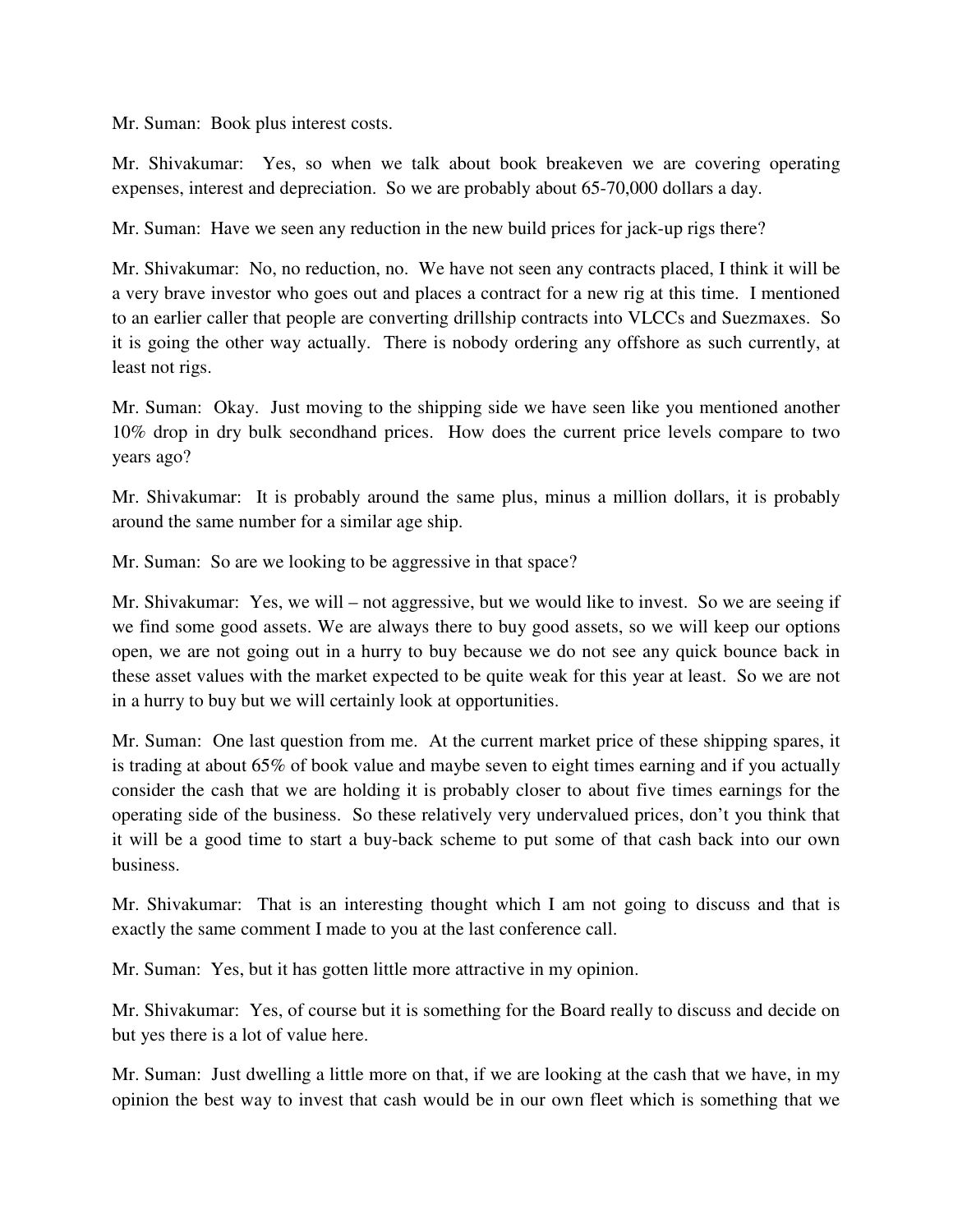know well and which is trading at significant discounts to the market. So is that something the Board is discussing?

Mr. Shivakumar: That is the principle on which we did our last buy-back and if and when they get around to discussing it I am sure it will be a factor but you also have to look at other things like what kind of investment, what kind of size you want to do, those kinds of things. So yes that was the major factor which we considered at the time that we launched the last buy-back.

Mr. Suman: Thanks, that is it from me.

Mr. Shivakumar: Thank you very much.

Moderator: Thank you for your question Mr. Suman. We have a next question from Mr. Ashish Jain from Morgan Stanley, Mr. Ashish please proceed.

Mr. Ashish: Sir, my question is on the offshore side, if I look at the revenues for this quarter we have done roughly 420 crores of revenues with one of our offshore assets actually not contributing to the revenues. Now for the fourth quarter we basically have revenue visibility of 400 crores. So why is that number when most of our assets we are showing is kind of covered with 90 to 100% range. So why is the revenue outlook so bleak versus Q3 for offshore?

Mr. Shivakumar: We actually have less than 100% cover on a couple of assets.

Mr. Ashish: I think 90%.

Mr. Shivakumar: Yes, that is right because last time we had a 100% utilization on our assets, so we did not have any downtime at all except for the rig which underwent five yearly survey. We had a 100% utilization on those assets, on all our assets. Now we have supply assets which have come off contract and some of them are being mobilized from one place to another and therefore will not have revenue for that period. One of them has priced down, one of them has not yet been re-priced. So, that is where we have a drop.

Mr. Ashish: Sir, on the offshore can you just indicate a vessel category wise how are we placed in spot market versus a chartering kind of scenario?

Mr. Shivakumar: Yes, we only have one vessel really which needs to be re-priced, which is an anchor handler, currently we only have one vessel which is not on contract or not committed to a contract. We will have one more anchor handler coming off contract sometime in March or April.

Mr. Ashish: Okay, what about the other vessels?

Mr. Shivakumar: The other vessels are all on contract, we have lot of re-pricing coming up in this year. So we have eight or nine re-pricing which will come up in this year and then we will have to see, so we will have to see what opportunities come up for those assets, what tenders are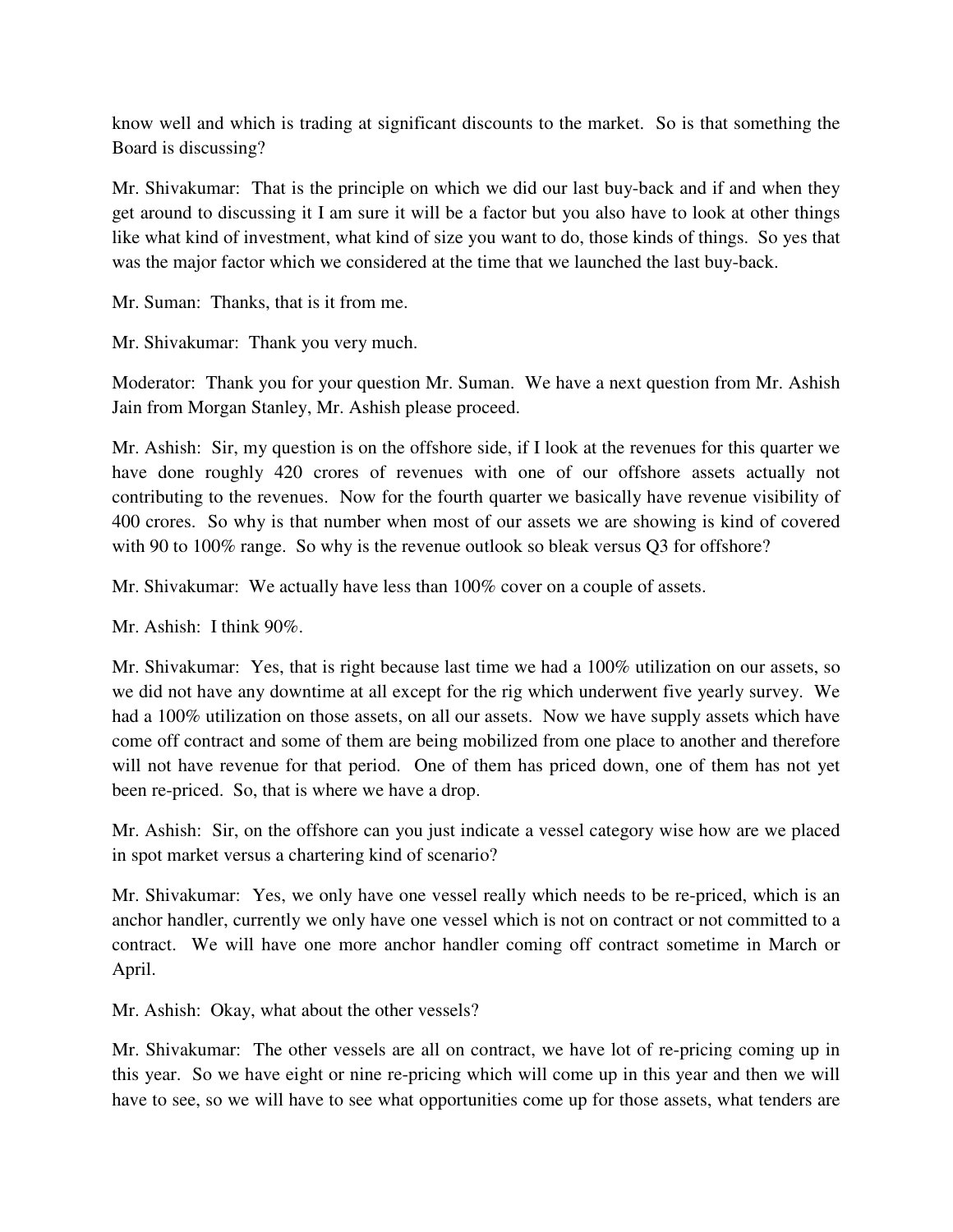there, what business is there and this is across the fleet. So this is all the way from small anchor handlers to the MPSSVs fleet and the ROV support vessels.

Mr. Ashish: And sir current rates are all obviously lower than what they are currently operating on, I guess on this eight, nine that you are talking about.

Mr. Shivakumar: That is correct, yes. Yes, in some parts of the market I think they cannot go lower specifically talking about the Indian market and I think I mentioned this in an earlier call, I think rates have sort of hit bottom and I do not expect them to go much lower from here.

Mr. Ashish: On the support vessels side.

Mr. Shivakumar: On the supply vessels, yes. I do not think they will go much lower from here because they dropped off a year or two ago but international markets are dropping quite rapidly because people are now stressed because oil service providers are stressed, they are looking for utilization and therefore international rates are dropping off.

Mr. Ashish: So that will have a effect on India as well I guess, maybe with a lag but…

Mr. Shivakumar: My only point is that the Indian market has already dropped, I do not see too much scope for it. See, if the overseas markets were far more profitable than the Indian market in terms of the day rates and so they had more room to fall and they are using that room. In India they do not have that much room to fall off.

Mr. Ashish: But Indian rates are still lower than the global rates?

Mr. Shivakumar: Effectively now I think they are about where the global rates are.

Mr. Ashish: Okay and how are your ships are deployed on the offshore side, I guess large part of it is in India but can you just quantify on the offshore side?

Mr. Shivakumar: Yes, let us look at what is outside India, so we have two in Brazil, two in the Atlantic non-Brazil, so one in the Falklands and one in the Baltic. So that is four on that side and we have two in the Middle East. So we have six vessels which are employed outside India where one vessel which is awaiting a contract, so that is the one which has come off contract in Africa, she is looking for a contract, so seven outside.

Mr. Ashish: That is anchor handler you said.

Mr. Shivakumar: That is correct, there are seven outside India and the remaining as such will work in India. So that is 15, so we have 22 now with the delivery of this PSV today. So 15 as such will be in India. There is one which is in the Middle East waiting to come to India, so they are connected to India. So 15 in India, seven outside.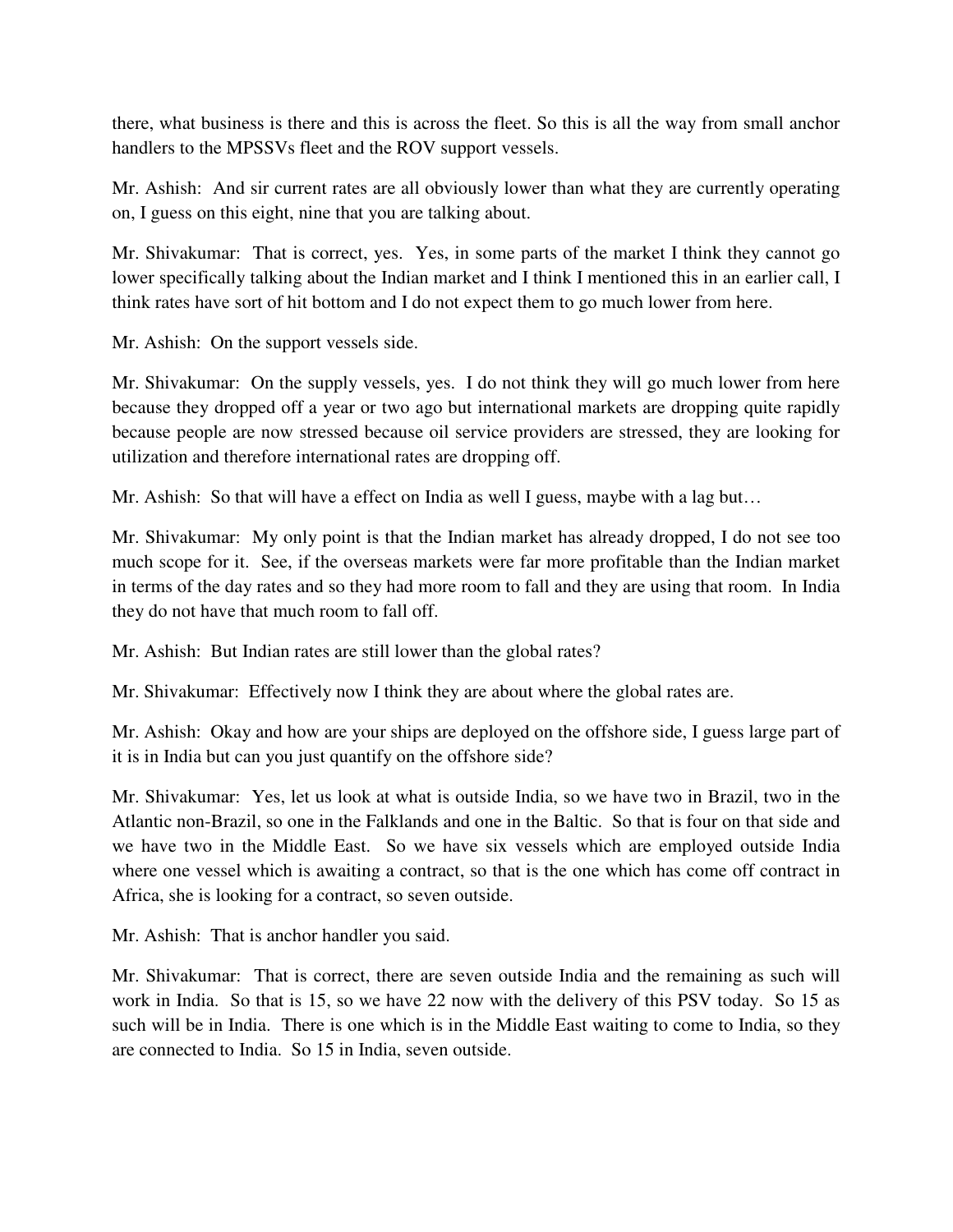Mr. Ashish: Sir, I think I asked this question but if you can just – the rates today are at least 10- 15% lower than what these assets are currently operating on, the eighth, ninth that is coming off contract in fiscal 16.

Mr. Shivakumar: No, the ones which are coming off contract in ONGC I do not think they are lower but in the small anchor handler segment I do not think they will be down 10% from the numbers that they are operating at currently but in the PSVs yes the pricing could be a little lower.

Mr. Ashish: Sir just lastly on the bulkers and crude can you just tell me what is the spot and chartered breakdown for us?

Mr. Shivakumar: Bulk carriers, with only one exception, are all operating on the spot market. Crude tankers out of eight six are effectively operating on the spot market and product tankers we have 13 of them including the gas carrier and of them I think not more than three are operating time charters.

Mr. Ashish: Great sir, thank you so much sir.

Mr. Shivakumar: Yes, on the PSVs again in even the West which have some room to fall, not the PSVs in India. The PSVs in India again have probably hit the bottom already and not much room to fall from here. The PSVs in West Africa, the North Sea again has hit bottom already and it has gone below the floor also but the ones in West Africa which were running very nice and profitable numbers, they have dropped substantially from where they were six months ago.

Mr. Ashish: Okay got it, thank you so much sir.

Mr. Shivakumar: Thank you Ashish.

Moderator: Thank you for your question Mr. Ashish, we have a next question from Mr. Pratik Poddar from ICICI Prudential ANC, Mr. Pratik please proceed.

Mr. Pratik: Just one question, due to change in vintage can that have an effect on your maths?

Mr. Shivakumar: Not really, okay that has an impact– normally the brokers start providing for that in October itself, so it hits us in the September end valuation and not in the Jan valuation and in offshore it does not make a difference really. In shipping it makes a big difference - the year of built and actually as you age by, they take one year depreciation. In offshore, it does not make a difference at all.

Mr. Pratik: So just one question on the offshore side, you mentioned asset prices have dropped by 15%.

Mr. Shivakumar: Not 15%, the asset prices have dropped by between 5-10%, so the supply vessels have probably dropped by about 10%. The rig is probably closer to 5-7% and this is the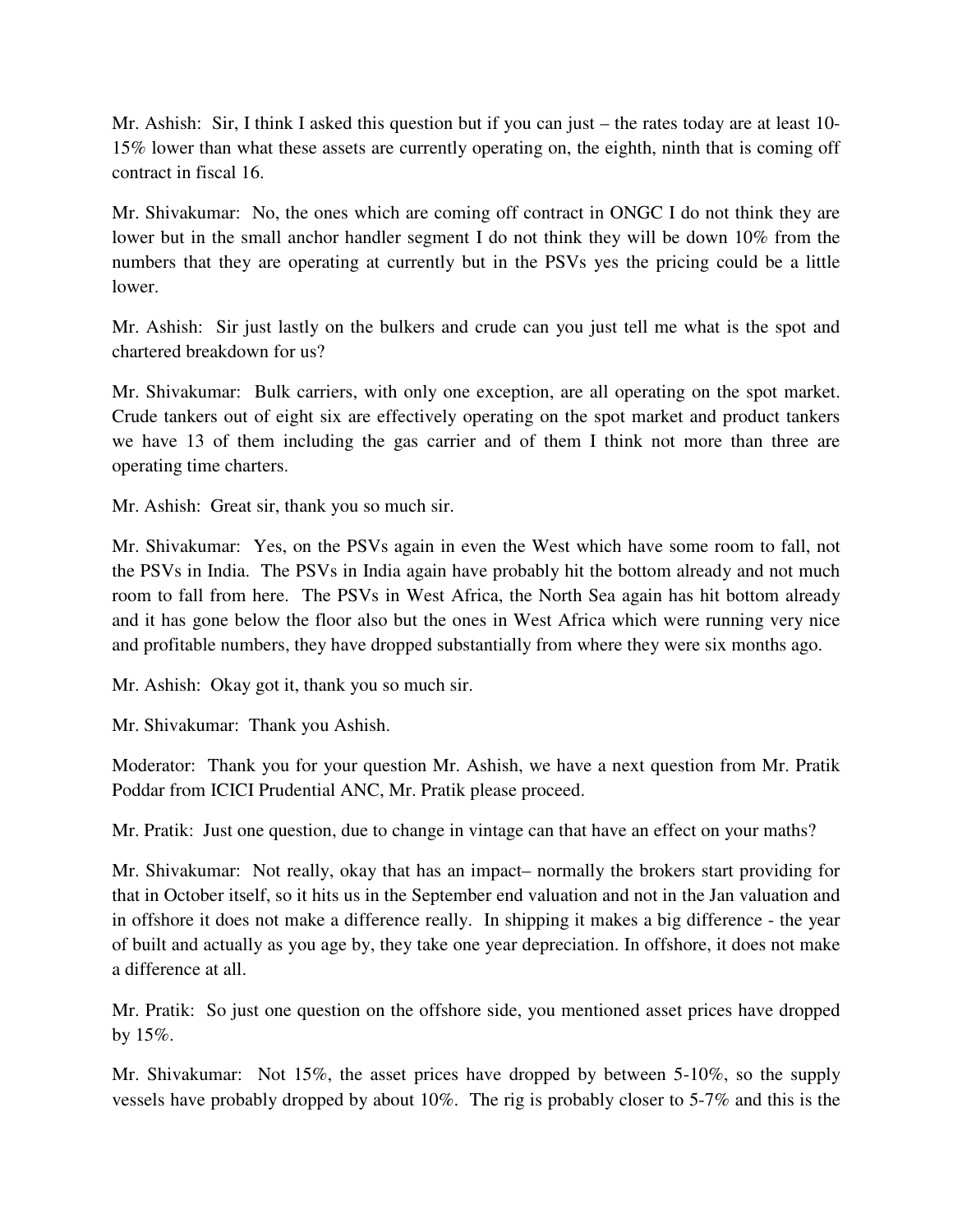assets values. So again with the caveat that that we have not seen any deals being done, so this is what the brokers are putting as value of our ships, of our assets.

Mr. Pratik: Okay understood. Sir, just one last question, you mentioned about dry bulk rates, they are at the lifetime low, is that a correct understanding?

Mr. Shivakumar: That is correct, so ever since the index started being published, god knows some 20 years ago, this is the lowest number which is being seen. I think some 20 years ago they started publishing the Baltic dry index. The last time we hit lifetime low was in 2012, I think the low it hit then was 640 something, we are now at 569.

Mr. Pratik: Fair enough sir, thank you so much for answering my questions and best of luck.

Mr. Shivakumar: Thank you Pratik.

Moderator: Thank you for your question Mr. Pratik. Participants for any further questions requesting you to please press \* and 1 now. We have a next question from Mr. Bhavin Gandhi from BNK Securities, Mr. Bhavin please proceed.

Mr. Bhavin: Sir, given the market outlook and the asset prices can you give us any pecking order of the investments that you would like to make for offshore and shipping?

Mr. Shivakumar: See, I want to position ourselves as a value investor and therefore I will tell you the one which has dropped the most, the dry bulk. But sometimes you need a lot of guts to do that value investing thing. So dry bulk is the one that has dropped the most and presumably that will be first in the pecking order but it all depends on the quality of the ship and the price which we are getting in the ship. So this taking order could easily change this evening or tomorrow morning but in the overall spectrum of where asset values are the ones which are looking most tempting in the sense that distance from high and distance from low, it is dry bulk which is looking the best of the lot on a risk reward ratio and product tankers are looking second and crude tankers because they have gone up some 30% or 35% in the last one year not looking so good. However crude tankers will probably outperform over the next year or so because the earnings are pretty strong, you can put away on time charter at very decent numbers. So it is hard to put a pecking order but the cheapest ones around are dry bulk ships.

Mr. Bhavin: Sure and you are not looking at all on the offshore side.

Mr. Shivakumar: Offshore we just bought one supply vessel and we took delivery today, so we got a decent deal on that, we put here on a contract. Yes, you will find some opportunities here and there but offshore you cannot make a market call the way you can do for dry bulk, product tankers, etc. because you cannot lock in that profit by slipping out that asset. So that is the fundamental difference, basically you can buy one and put that vessel on contract and de-risk a bit.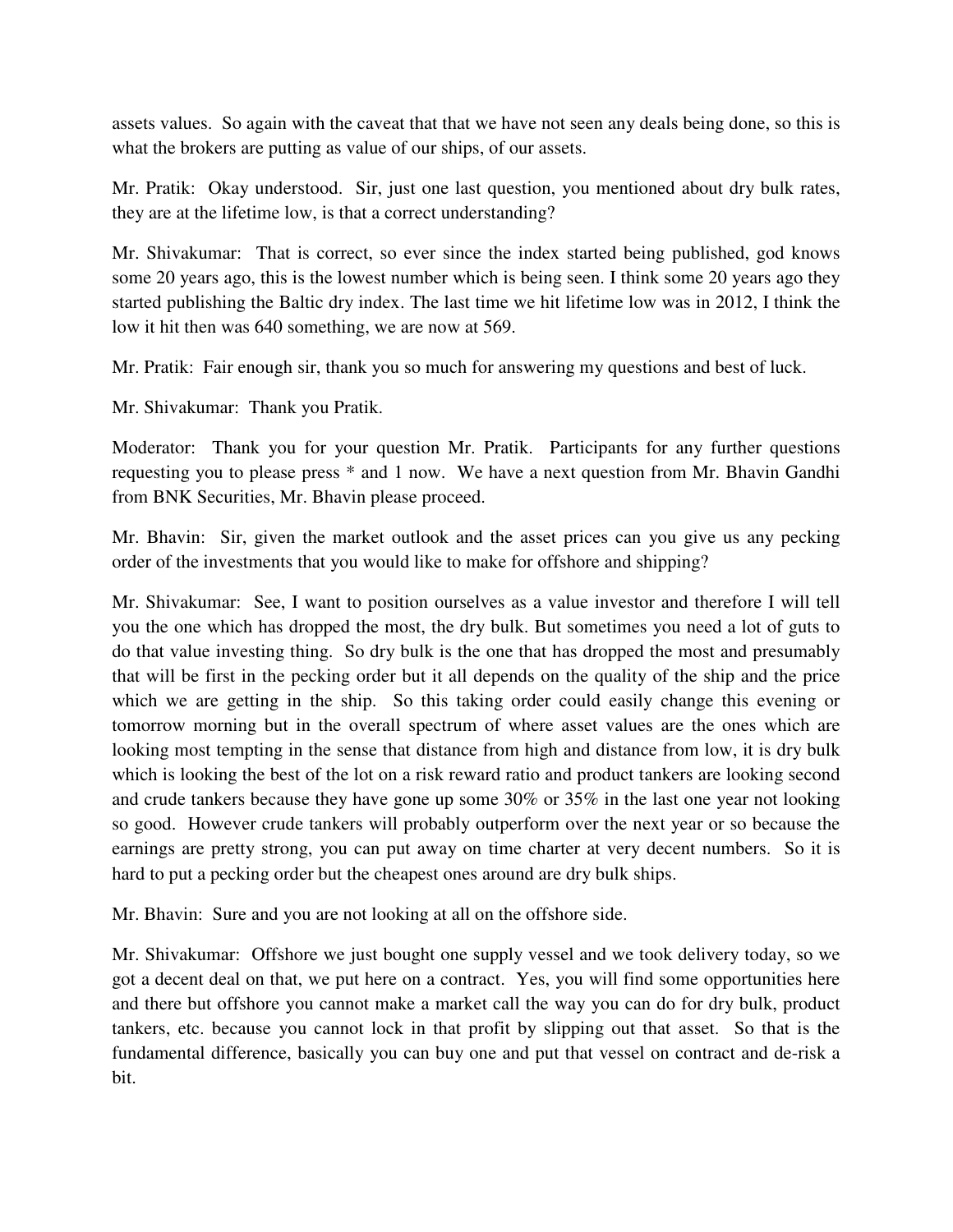Mr. Bhavin: Just one more thing, sir when does one year end from the last buy-back?

Mr. Shivakumar: The last buy-back closed on the  $1<sup>st</sup>$  of March or  $28<sup>th</sup>$  of February, because that was a weekend, so probably  $28<sup>th</sup>$  February.

Mr. Bhavin: Okay, thank you.

Mr. Shivakumar: Thank you Bhavin.

Moderator: Thank you for your question Mr. Bhavin. We have a next question from Mr. Himanshu from M3 Investments, Mr. Himanshu please proceed.

Mr. Himanshu: On the offshore, this PSV we bought recently, was it at a distress sell or there was some order and hence we bought the thing...

Mr. Shivakumar: No, we did not order that vessel, we did not order it and it was a good deal but I do not think the seller showed any signs of distress but we got a good deal out of it. There are vessels available, so you can – if you have a requirement you can find vessels which are available.

Mr. Himanshu: And again it is a larger vessel than what we had already – means generally around 3,000…

Mr. Shivakumar: That is right, we just got a good vessel and that bigger size gives us some flexibility and we got it at a decent price, again we managed to tie it up along with contract, with a three-year contract which had a great deal of value because to buy these ships on a spec basis, the biggest problem with offshore is that you need to get utilization. So we managed to tie it up with a contract and that was a big advantage in the decision to buy the ship.

Mr. Himanshu: The next question is on – we have been reading reports where companies are trying to re-negotiate orders like Pemex company was trying to re-negotiate some contracts for rigs and all. How are you seeing the markets, are we finding customers trying to re-negotiate in the market on long term contracts which have been – what is your assessment on the market, you are finding more and more people trying to come back.

Mr. Shivakumar: We have read these reports about Pemex but we do not have any experience of it ourselves since we do not have any contracts with Pemex. Yes, it is possible that people might be trying to get some price reductions but we have not seen that ourselves. We have seen some reports about Saudi Aramco as well but again these are all just rumors which are going around and you will not know unless you are involved in them actually because these do not get normally reported. May be some of the American oil services company may report if they have some re-negotiations but we have not seen this ourselves. Customers obviously talk to you and say that we are under pressure, etc. but generally if you have a good customer they will honor their contracts and so we have not faced any issues so far.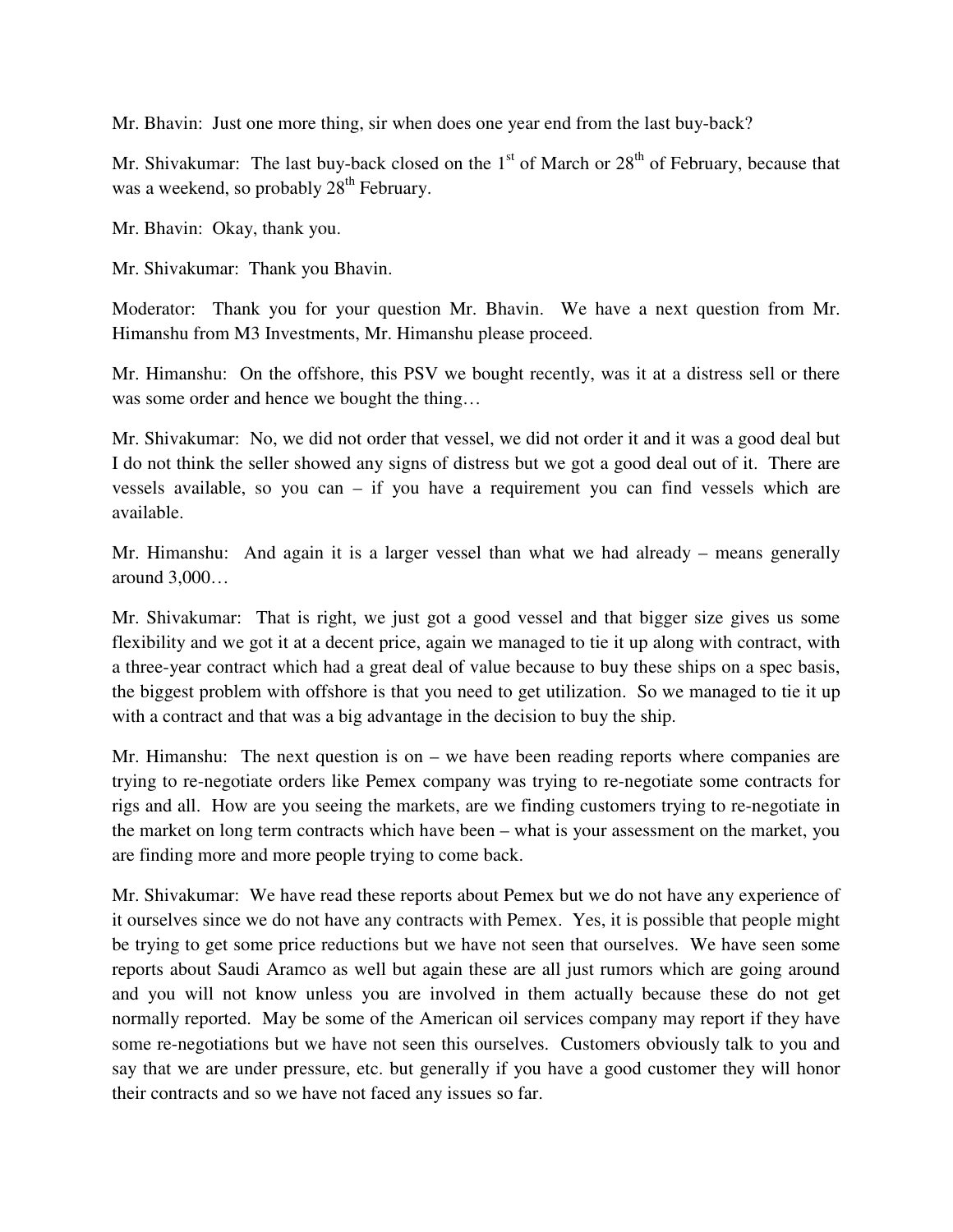Mr. Himanshu: What is the outlook on deliveries like PSV and AHTSVs because there used to be a huge order book on that side also, both vessels there used to be, what is your outlook?

Mr. Shivakumar: Yes, first let us go to the demand side. I think the E&P spend offshore is probably going to drop by 15%, between 10-20% this year which is obviously not good for the market. On the flip side you will get postponement of deliveries, hopefully cancellations as well, again these are done very quietly, so you do not get to know always and you also have a lot of these old assets which hopefully will get scraped in this weak market. So we hope something like that will happen, there are still a lot of 1980s build assets which should go especially on the drilling side, some of them on the offshore supply vessel side as well and we hope some of those will go because they just do not have utilization or they just do not get contracts. So it is good to have a bad market once in a while so that people do not take it for granted that it is just a one way street and you just keep making money all the time and it shakes out the weak players who should not be in the business. So if there is a weak market for a couple of years it is fine, I think it will make the markets better in the long term.

Mr. Himanshu: Okay thanks from my side.

Mr. Shivakumar: Thank you very much Himanshu.

Moderator: Thank you for your question Mr. Himanshu. We have a next question from Mr. Rohan Shah from Alpha Enterprise. Mr. Rohan, please proceed.

Mr. Rohan: Sir I had a quick question, would you see a tapering in crude volumes and consequently rates after the stocking is done by your government or companies?

Mr. Shivakumar: Yes, you could see that it could well happen. If there is stocking there is obviously just drawing from future demand, right? So you could well see that. On the other hand if it is filling of strategic petroleum reserves as happened reportedly in January last year in China then it might just be a blip and then it comes back to a normal level after that.

Mr. Rohan: So would you be able to lock in higher rates before that correction happens?

Mr. Shivakumar: Yes, you can. The opportunity is always there to lock in because there is a time charter market which is pretty active and if you can go to rigs you can lock in depending on your view on the market. So that can be done always.

Mr. Rohan: Is that something that you are doing right now?

Mr. Shivakumar: Yes, we are always looking at these opportunities because you have a view on the market on what you will earn in the spot market and if somebody offers you a decent number for that which you can lock in to, we are always open to considering that. We are not actively going out to do anything major, so it is not like we are going to put out our entire fleet on time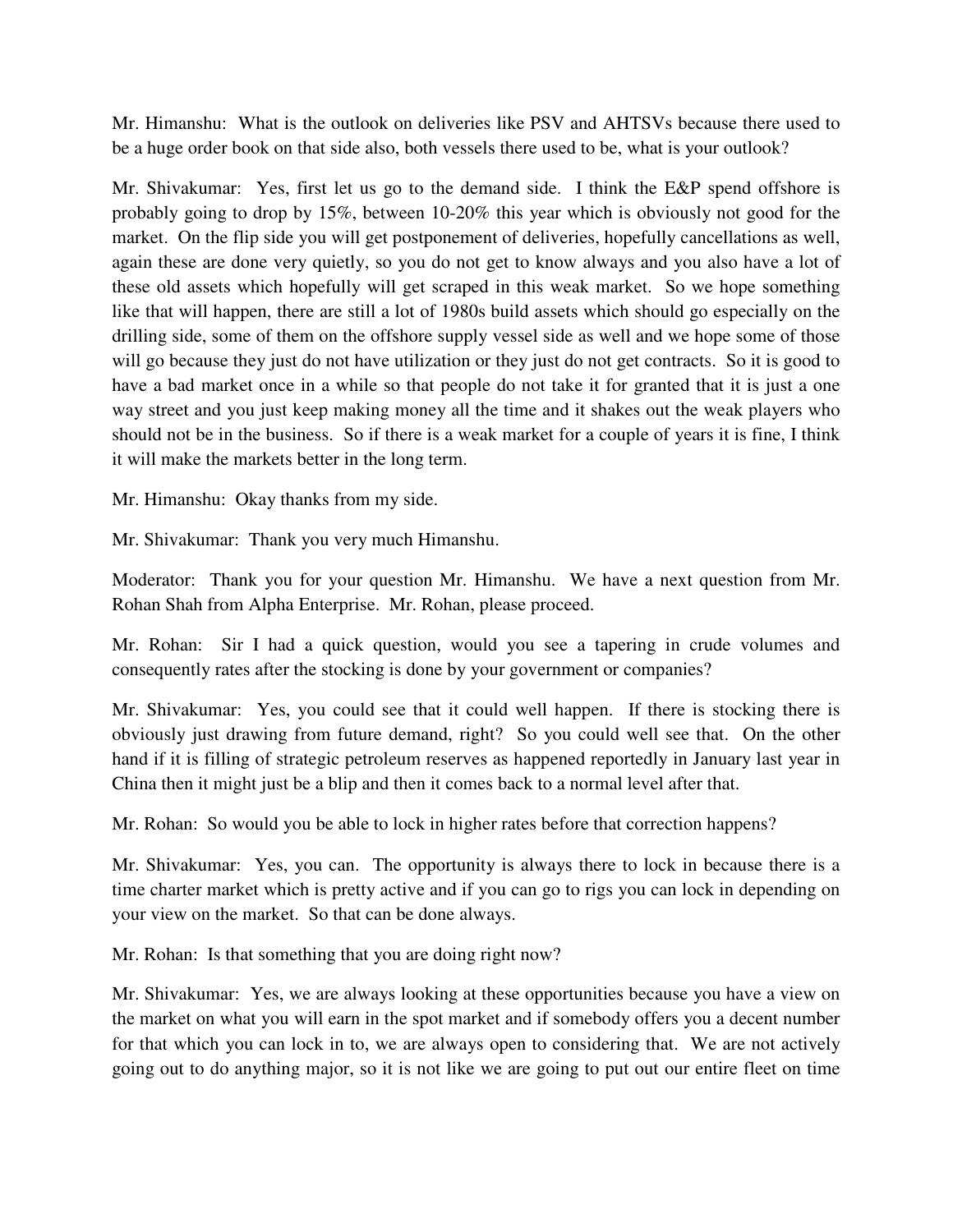charter because the rates are high but one deal here and there - as part of the risk management and hedging against weak markets - we do from time to time. So that is always there.

Mr. Rohan: Sir, what would be the – in fact we are hearing about rig closures in the US starting, so what would be the impact if that exacerbated and there would be more rig closures, would that then start hitting volumes, I mean would that really affect you or…

Mr. Shivakumar: Yes, we do not know how it will affect us, that is an interesting point and we keep thinking about it and discussing it. So the rig count has been coming down, I think that is the number you are referring to, the Baker Hughes rig count and that has been coming down consistently now and pretty sharply over the last couple of months. It is going to put pressure on US shale production growth at least, so it looks like if prices remain here and the rig count remains as it is and continues to drop you will find that at least there is no crude oil production growth in the years.

Mr. Rohan: Would that have a positive impact on ton miles with more movement from the Middle East or is that net-net negative?

Mr. Shivakumar: Again tough to call, because normally shale oil is substituted with West African crude oil, so it is not a huge ton mile, so that is one thing, that is one impact on the crude tanker market and if you start having an actual drop in production then you could have much higher crude oil movement which is good for the crude tanker market presumably. On the flip side you have, if there is less shale, cheap shale oil being produced the refineries in the US are not as competitive and therefore the product trade may drop off a little bit which is not good for the product tanker market and then you have LPG which is also being produced by these shale wells and that has been driving the LPG market in the last year to two years and if that comes down then the LPG market then does not look so good. So there is lot of this impact, it is tough to call this but it is going to be an interesting time to see how this plays out. Broadly with the rig count falling you would expect that shale production stops growing, at the very least it might come down in which case you might get a bounce-back in crude oil prices, which I think a lot of now oil analysts are forecasting, so they are forecasting a bounce-back to maybe 70-75 by end of this year and anyway the forward prices are somewhere around that, probably in the mid to high 60s already for the brent for the end of this year and so you could well see those numbers and then you get back into the cycle, at \$75 maybe shale comes back. So it is going to be a very volatile on and off kind of market.

Mr. Rohan: I have a similar question in terms of dry bulk. I believe there is some iron ore significant supply coming in Brazil, so would that cause a substitution by China for the cheaper domestic iron ore?

Mr. Shivakumar: A lot of the substitution unfortunately has already taken place in China in the last year, so we saw last year Chinese steel production grow by only 30-40 million tons but Chinese imports grow by 120 million tons which you do not need a 120 million tons for 40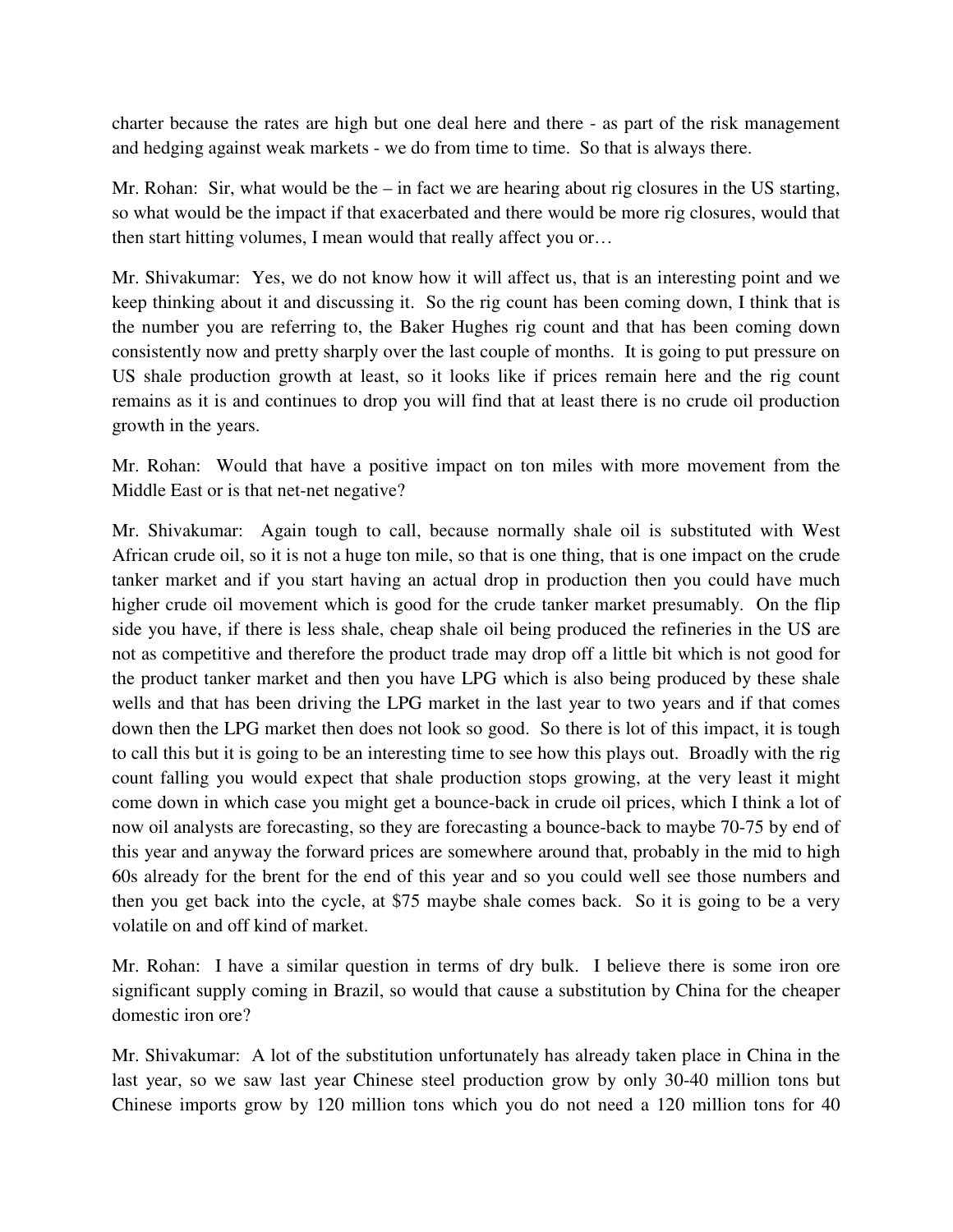million tons of additional production. So there is a lot of substitution there. What we hear and what we read in reports is that most of the substitution that was to be done has already taken place, the rest of the mines are being supported by whatever local considerations there are, so local governments, local communities supporting those mines because of the jobs they create and so there is not much scope for future substitution. So finally it is going to come down to demand and who can be more competitive, finally if it is the Brazilian we hope that they are able to sell their iron ore more competitively than the Australians because Brazilian iron ore to China is the best possible thing to happen to dry bulk shipping.

Mr. Rohan: Okay great, that is it from my side, thanks.

Mr. Shivakumar: Thank you very much.

Moderator: Thank you for your question Mr. Rohan. We have a next question from Mr. Suman Bhat as an individual investor, Mr. Suman please proceed.

Mr. Suman: Hi again, just want to go back to the dry bulk segment. Are there a lot of deals being done at the current assets price level?

Mr. Shivakumar: Yes, there are always deals being done in the shipping S and P market. Deals, we have seen, are for slightly older ships but occasionally you see five to ten year old ships being traded as well. So there is always a lot of ships traded at any time in the shipping S and P market, that is the good part about it, you can always get a price.

Mr. Suman: Right, so the owners are not really holding back for better rates or something like that.

Mr. Shivakumar: Sometimes they like to hold back but they cannot afford to. So we always have people with different motivations and different stresses, right? So you will always find buyers, sellers in every single market.

Mr. Suman: Okay, thank you and I have been a big fan of this shipping management and I think you guys are doing a great job, hope to see more of the same in the future, thanks.

Mr. Shivakumar: Thank you very much Mr. Bhat.

Moderator: Thank you for your question Mr. Suman. We have a next question from Mr. Ashish Jain from Morgan Stanley, Mr. Ashish please proceed.

Mr. Ashish: Sir, I had a quick question. On the crude tanker side do you think asset prices can go up further from here or they are already factoring in the recent trends in the freight rate markets?

Mr. Shivakumar: Yes, I just saw a report today, I do not know if it was your guys who put up the report but somebody put out a report saying crude tanker prices can go up another 20% from